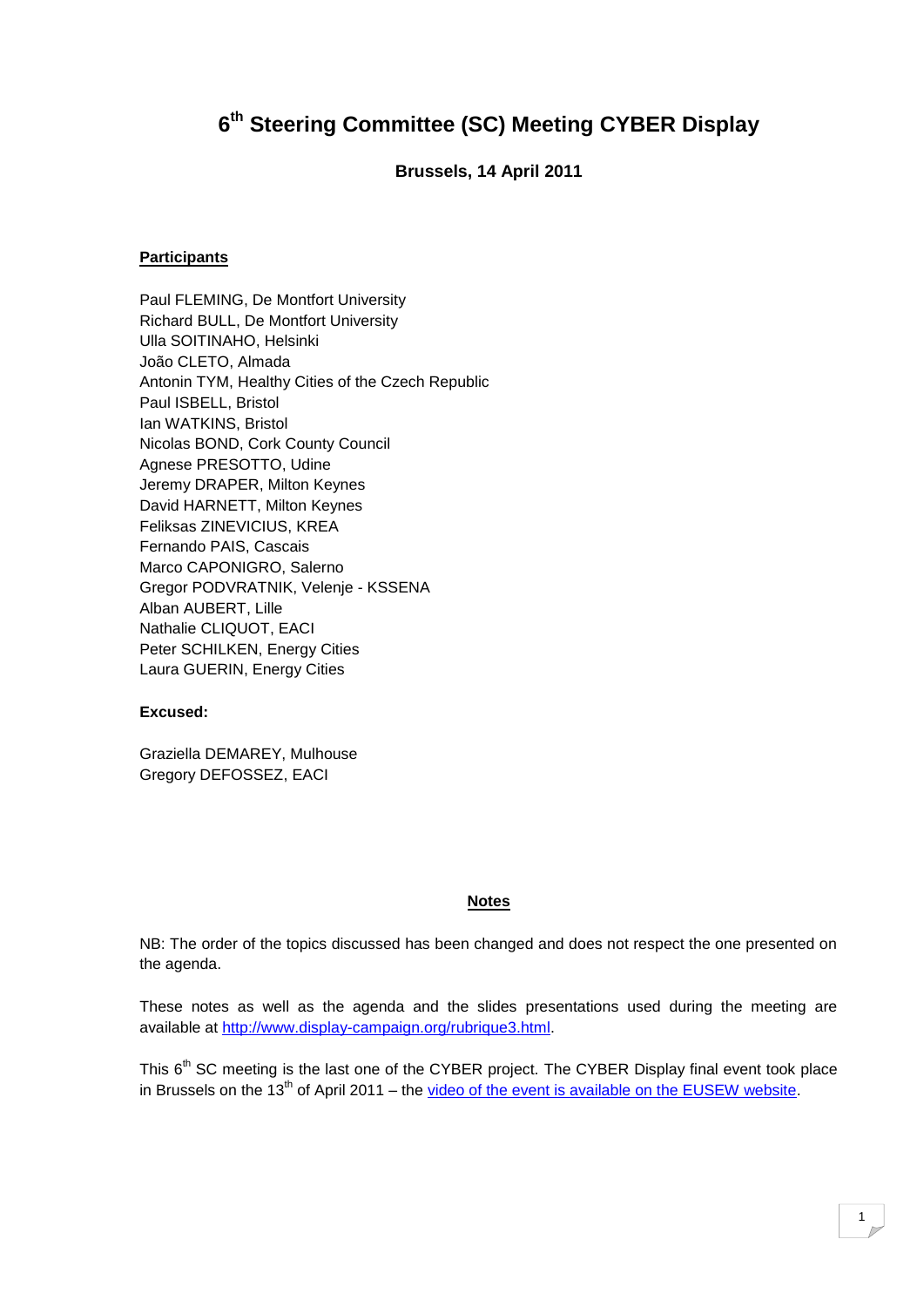#### **Opening and Welcome** – Peter Schilken, Energy Cities

Peter welcomed the participants to the final steering committee meeting. Peter stressed that special emphasis will be placed this time on all the administrative tasks to conclude the CYBER project and the outlook of the Display® Campaign.

### **How is the Display® Campaign running?**

Peter spent about 10 minutes bringing all the participants up to speed on the State of Art of the Display® Campaign showing key figures for mid April 2011 (statistical overview including no. of Campaign members, buildings and Display Posters etc.). Interesting to note, that since 2007 between 50-60 cities a year are joining the campaign, even in 2010. In general 8-15 persons per day make use of the Display calculation tool (60-80 different cities a month). Today, beside the CYBER Display partners, Display is mainly used in France, Switzerland, Hungary and Eastern European non EU Member States.

# Refer to the *SCM slides ENC*.*ppt*.

# **EACI expectations regarding the CYBER Display final technical report & Final Cost statement**  – Nathalie Cliquot, EACI

Below some recommendations for the reporting issues made by Nathalie:

### **Final technical (implementation) report** (addressed to EACI – not public)

- It will be assessed if hours declared match the activities carried out; justify if more hours spent than planned; if justification already done in the interim report, please refer to it in the final report
- List of deliverables:
	- o Insert the IEE logo
	- $\circ$  Show the link to CYBER in the activities implemented (when not so obvious)
	- o All public deliverables have to be available online (without "D…")
	- $\circ$  The fact sheet and summary slides have to be updated and should contain facts and figures – produce 1 slide summarizing the project to be used for EACI presentations
- Template and contents of the "local action reports"
	- o As many facts as possible: summary of all activities achieved
	- o **A template will be provided to partners by Energy Cities**

### **Final technical publishable report**

To be used as a dissemination tool: it has to show the impact of the action

#### **Frequent mistakes:**

- (Re-)Use of material you may use existing material but have to respect two conditions:
	- o Quote the references in a serious, transparent and professional manner
		- o Do not charge again to the project
	- Produced material/deliverables are not attractive for target group(s)
		- o Inappropriate language (project slang such as work package, deliverable, …)
		- o No author, no quality control
		- o Poor English
		- o Poor layout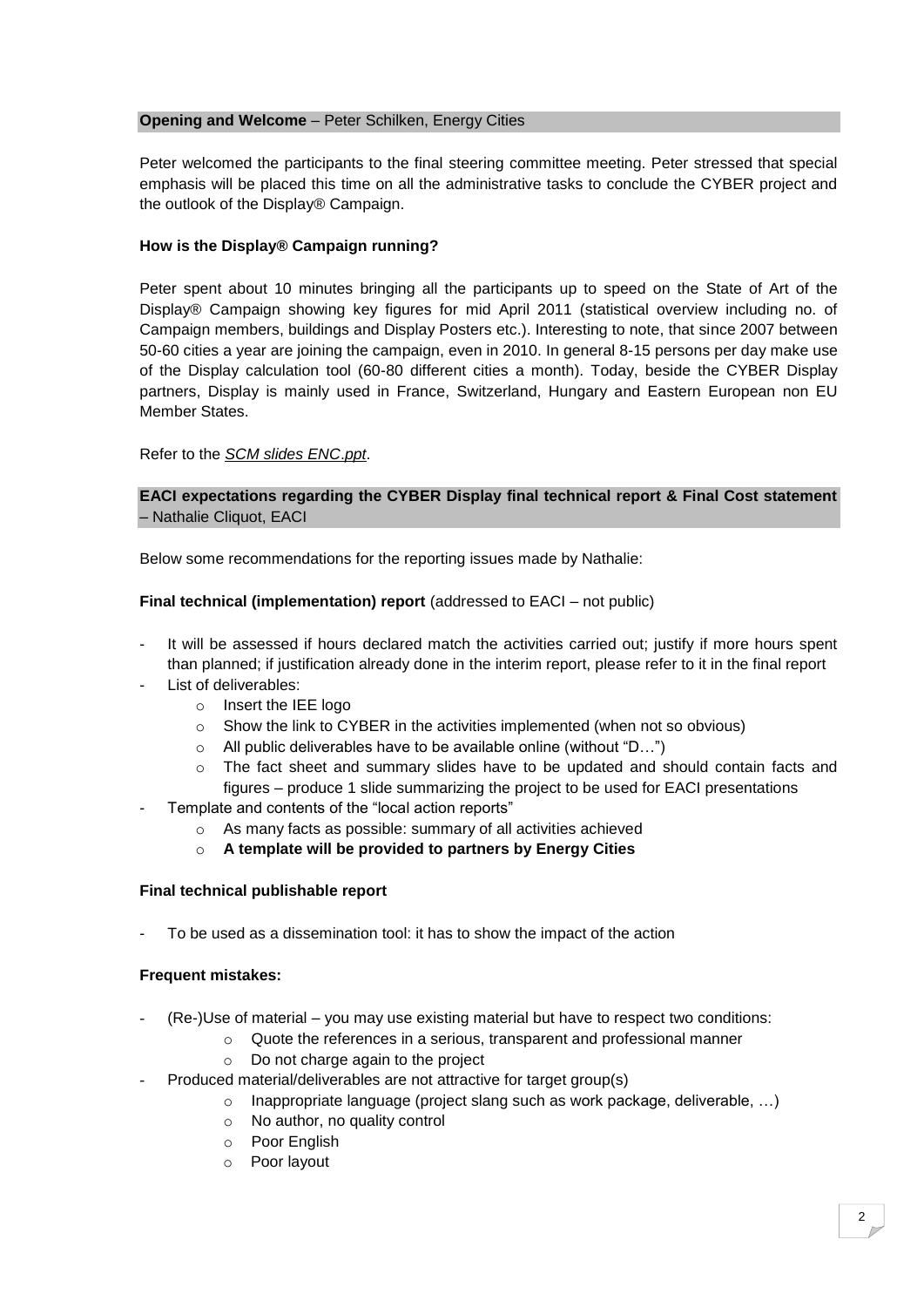- Public deliverables (brochure, video, website, event invitation etc.) have no IEE logo and/or disclaimer

Rule: No logo - no payment

- Badly documented activities (e.g. communication & promotion), not able to substantiate the hours claimed - may result in reduction of accepted hours/costs
	- o Think early how to monitor/report your activities
	- $\circ$  Keep track of your contacts with stakeholders and market actors (date, meeting agenda, minutes, further contacts…)
- Unjustified increase of hours to "use the budget" in case actual staff costs are lower than in the budget. IEE looks to maintain the value for money – increased hours risk to be rejected

#### **Project Administration (WP1)** – Peter Schilken, Energy Cities

### **Topics**

Time schedule for the delivery of the final report

Following the proposal of David a checklist with all important tasks to be delivered till the end of the project, including the reporting issues) has been set up in form of a checklist. Peter recommended CYBER partners to put the agenda next to their computer on the desk so that they can have a daily look.

Template and content of the "local action reports"

A template for the local action report which will be included as an annex to the final technical implementation report has been set up and will be sent out to the consortium partners after the SCM (done)

Local Performance Indicators (PI)

There was no request to provide Energy Cities with the PI prior to the SCM. Sometimes the boundary between a deliverable and a PI is not clear, however the idea is that the deliverables are the outcomes/results of the campaign (i.e. reports, leaflet, website, communication material, running of events and workshops) whereas the PI "indicates" how successful the action/project was (i.e. number of participants, number of visits or downloads). In order to illustrate this, the updated PI for Energy Cities were shown (i.e. deliverable: 3 award competition, PI: number of applicants) and Healthy Cities, see also SCM slides).

# **All partners have to provide Ian with the PI (updated for the end of the project) by 13 May at the latest!**

Management and coordination activities

In order to improve the general management Peter and Ian planned to set up bi- or multilateral telephone or skype-conferences on a regular basis (every 6-8 weeks), however this didn"t became reality. Skype call were made with DMU and Bristol, all other contacts are still carried out by email and phone. Peter stated that in general the reactivity has been improved over the last 6 months, only those partners who joined with a delay the SCM still cause some headache.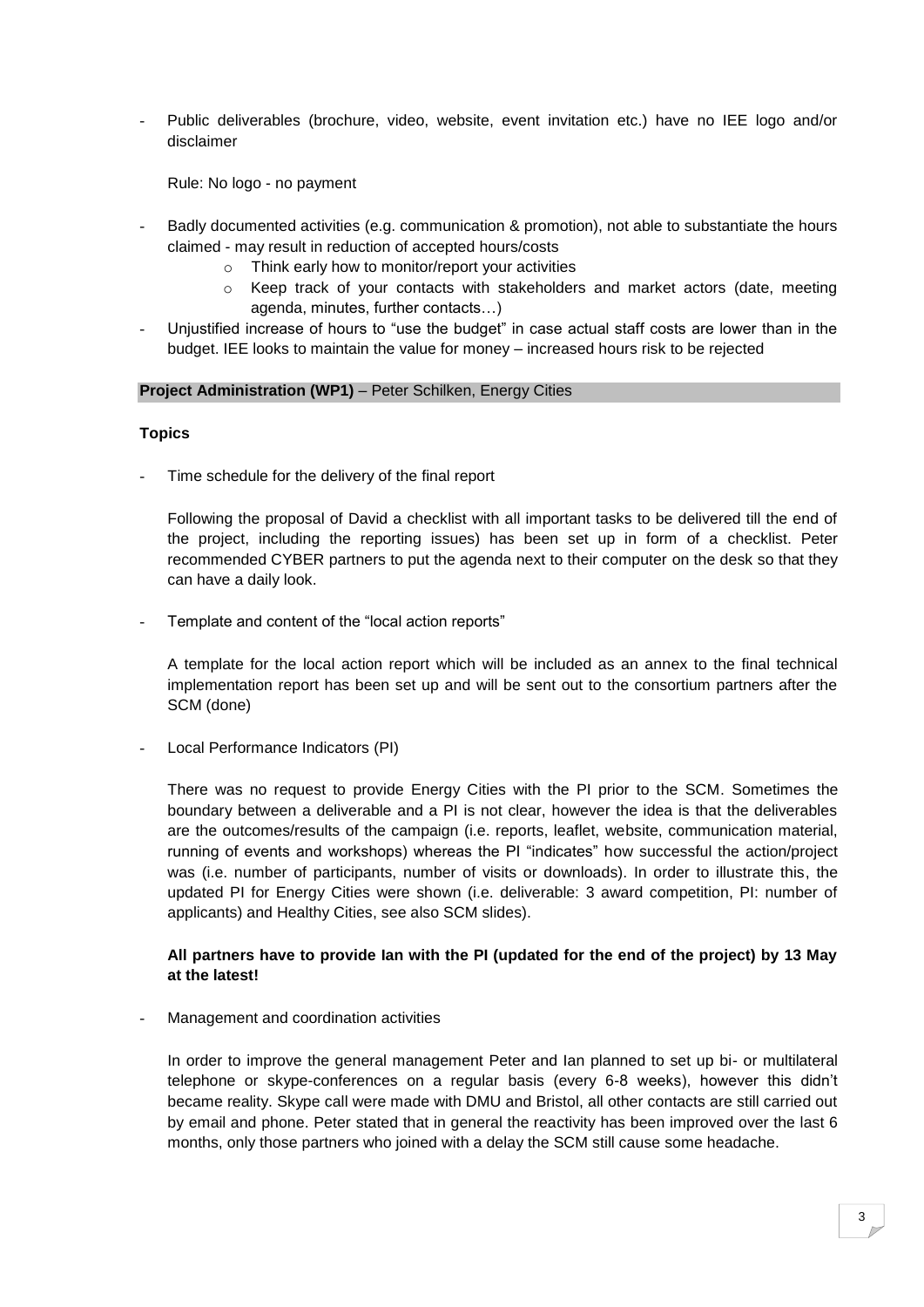#### **Final Cost Statement** – Nathalie Cliquot, Peter Schilken

Due to the absence of Gregory this if item was only discussed shortly. Nathalie confirmed that EACI has received our demand for final budget shifts (even it was beyond the deadline they will be evaluated). No further budget shifts can now be claimed.

Basic information on the cost-statement has already been given with the interim cost statement, we have received written comments from Nathalie and the item has been discussed in Helsinki too (refer therefore also to the Helsinki slides).

What is important to know in comparison to the interim cost statement?

- The final cost statement covers the whole CYBER Display project period (from 1 September 2008) till 30 April 2011). So you can reuse the interim statement (taking into account the EACI comments) and add all expenses since then.
- A few partner still have to provide the calculation of the staff costs.
- The rules for the exchange rate for the conversion of currencies into euro have changed: *any conversion of actual costs into euro shall be made by the beneficiary at the monthly accounting rate established by the Commission and published on its website applicable on the day when the cost was incurred, or at the monthly accounting rate established by the Commission and published on its website applicable on the first working day of the month following the period covered by the financial statement concerned.* (see also the financial guidelines)
- Partners have to provide copies of the three highest invoices for "subcontracting" and "other costs" to the EACI with the financial statement.

If during the completion of the cost statement any questions are arising **please send them to Peter** who will collect them and transfer them to the financial officer.

#### **Local communication activities** – Nicolas Bond, Cork County

Round table presentation of 1-2 highlight of the actions carried out in the last 6 months

**Lille**

- Competition in kindergartens
- Video competition
- See also the presentation of [Lille](http://www.display-campaign.org/IMG/pdf/TCA2011_Lille.pdf) for the TCA Award 2011

#### **Cork County**

- Take control campaign
- Eco-school project
- Real time screen saver in head office there was a difficulty in getting articles into the newspapers.
- See also the presentation of [Cork County](http://www.display-campaign.org/IMG/pdf/TCA2011_Cork_County.pdf) for the TCA Award 2011

#### **Healthy Cities**

- 7 posters displayed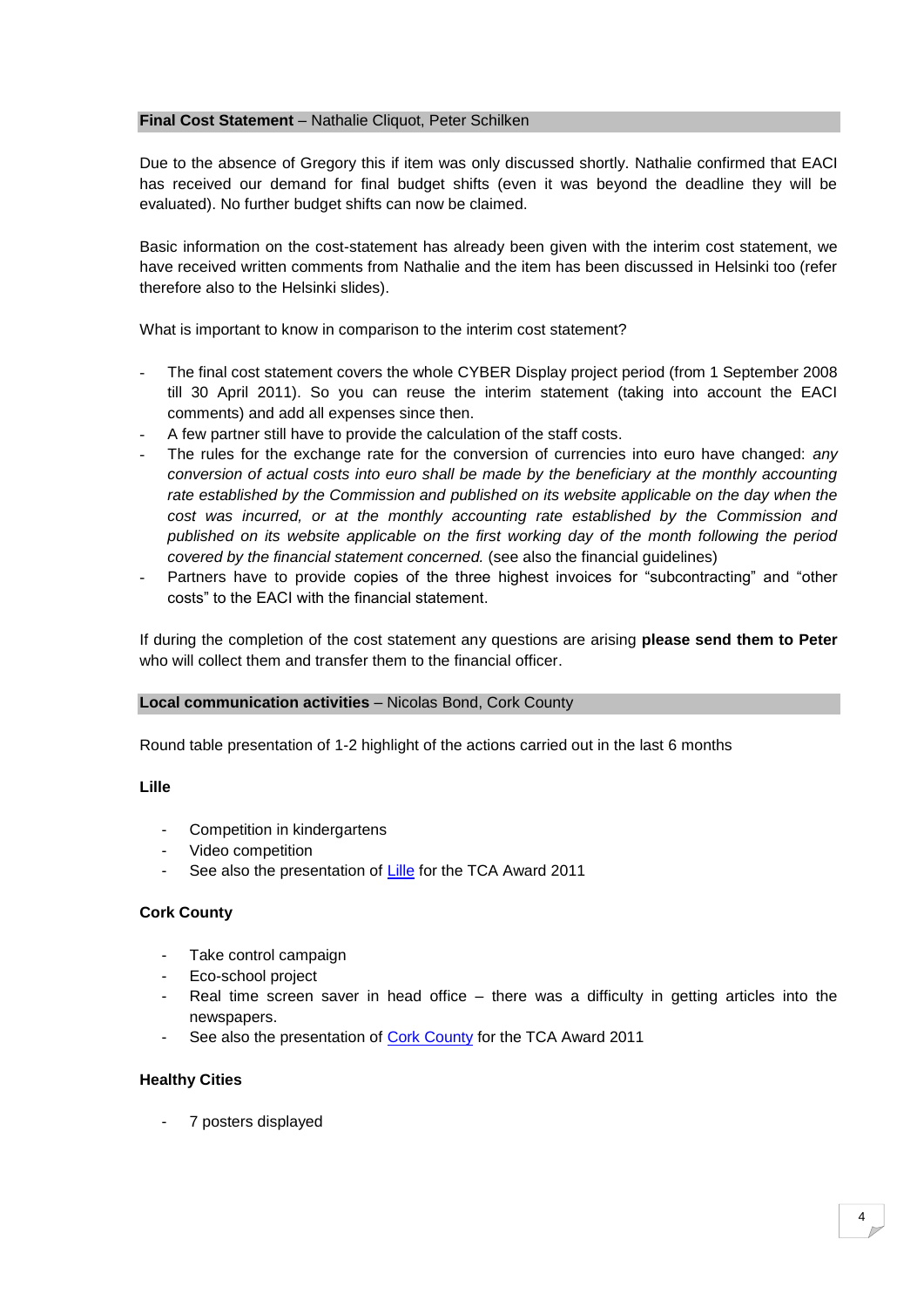# **Bristol**

- Green Finger Day  $-$  14 schools involved; 8 more schools to be involved in the future
- Puppet show => video produced
- Sustainable energy
- Booklet for building managers; online tool
- Daily reports for buildings; daily DECs for 6 HQ buildings
- See also the presentation of **Bristol** during the CYBER Display final event

# **Helsinki**

- Last posters up
- Final events organised
- Competition in schools (movie tickets to win + infrared thermometer)
- No Display Users' Clubs in Finland but Energy Efficiency Clubs => one is organised for buildings and managed by Helsinki
- Covenant of Mayors cities network dealing with Display and the national energy certificate

# **Milton Keynes**

- Caretaker workshops
- Almost all schools in Milton Keynes asked the municipality to produce DECs (message very close to the Display certificate).
- Display posters have been put up where there is no legal requirement
- The building statistics poster has been used to explain the movement of the building rating.
- Communication materials: Display post-it, Display thermometer, electricity monitor

### **Udine**

- 2<sup>nd</sup> energy day: mainly addressed to students; workshops, meetings, games
- Collaboration of different municipal departments (1000 participants on the whole; 1-hour meetings where the average consumption of the office and tips were presented)
- Production of 6 roll-up (2mx1m) with energy saving advices; the last one is a questionnaire (how smart are you in energy savings?)
- Booklet for pupils (history of energy)
- A CD with all materials developed has been produced and is distributed during events.

### **Salerno**

- Booklet produced slides presented how it would be like
- Closing event on the 30<sup>th</sup> of April
- See also the presentation of [Salerno](http://www.display-campaign.org/IMG/pdf/Salerno_IT_.pdf) during the CYBER Display final event

### **Kaunas**

- Display posters in all kindergartens in Kaunas, and in schools
- Seminar organised for multi-family houses on renovation, domestic heating boilers
- 2 articles in newspapers
- 2 Users' Club meetings, with representatives of schools and kindergartens
- 20 meetings in schools (on how to save energy at school or at home)
- Green Finger is also talking in Kaunas! translation into Lithuanian
- Covenant of Mayors event with Display
- [Video](http://www.youtube.com/watch?v=dkti6JsTDJc) in English with review of the activities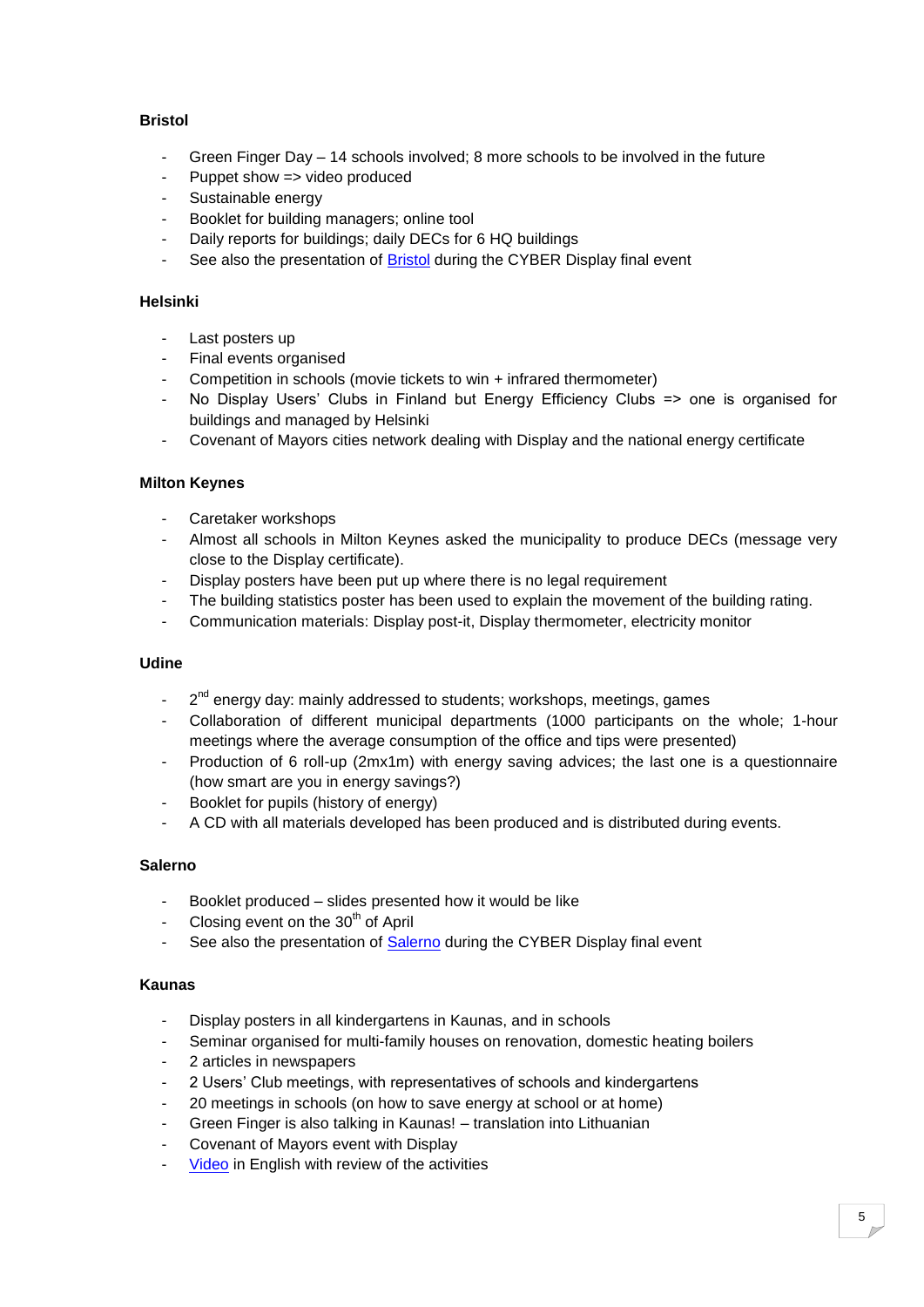# **Almada**

- Continuous work with schools; teacher trainings
- Wish to use Display as a monitoring tool for European projects => synergy
- Energy book of buildings: instruction manual given to every visitor of a new building (draft template for now)
- Work with the university on the national certification scheme: refurbishment of the doc RCCTE (Portuguese Thermal Performance Building Regulation) in a more user-friendly way

### **Velenje**

- See the presentation of [Velenje](http://www.display-campaign.org/IMG/pdf/TCA2011_Velenje.pdf) for the TCA Award 2011

# **Cascais**

- 30 actions in schools; energy audit in cooperation with kids
- See also the presentation of [Cascais](http://www.display-campaign.org/IMG/pdf/TCA2011_Cascais.pdf) for the TCA Award 2011

### **Final evaluation of the Display® Campaign (WP2)** – Richard Bull, De Montfort University

DMU presented findings from its analysis into the effectiveness of the Display® Campaign. The presentation covered four areas:

### 1*.Analysis of the Display data base*

#### *2.Analysis of the pre and post communication surveys*

### *3.Evaluation of the Display tools*

### *4.Lessons learnt for the evaluation of future campaigns*

Firstly the final sample size was presented for both analysis of the Display database and the pre & post communication surveys:

- Detailed building surveys: 751 buildings are selected from 5586 buildings
- 383 responses
- Final "cleaned" data: 286
- Pre & post communication surveys:

At this point DMU thanked everyone for trying very hard to make the surveys work and we appreciate all the effort all partners made. We"ve ended up with a very interesting data set to inform our analysis.

### *Analysis of the Display database*

We then presented our analysis on the sample of buildings we selected for closer inspection. We were looking for common factors that appear to lead to improved energy performance? This same sample was then analysed for its communication activities and a further set of common factors were identified that appeared to lead to improved energy performance. We presented a whole range of charts and statistics but the overall conclusion is: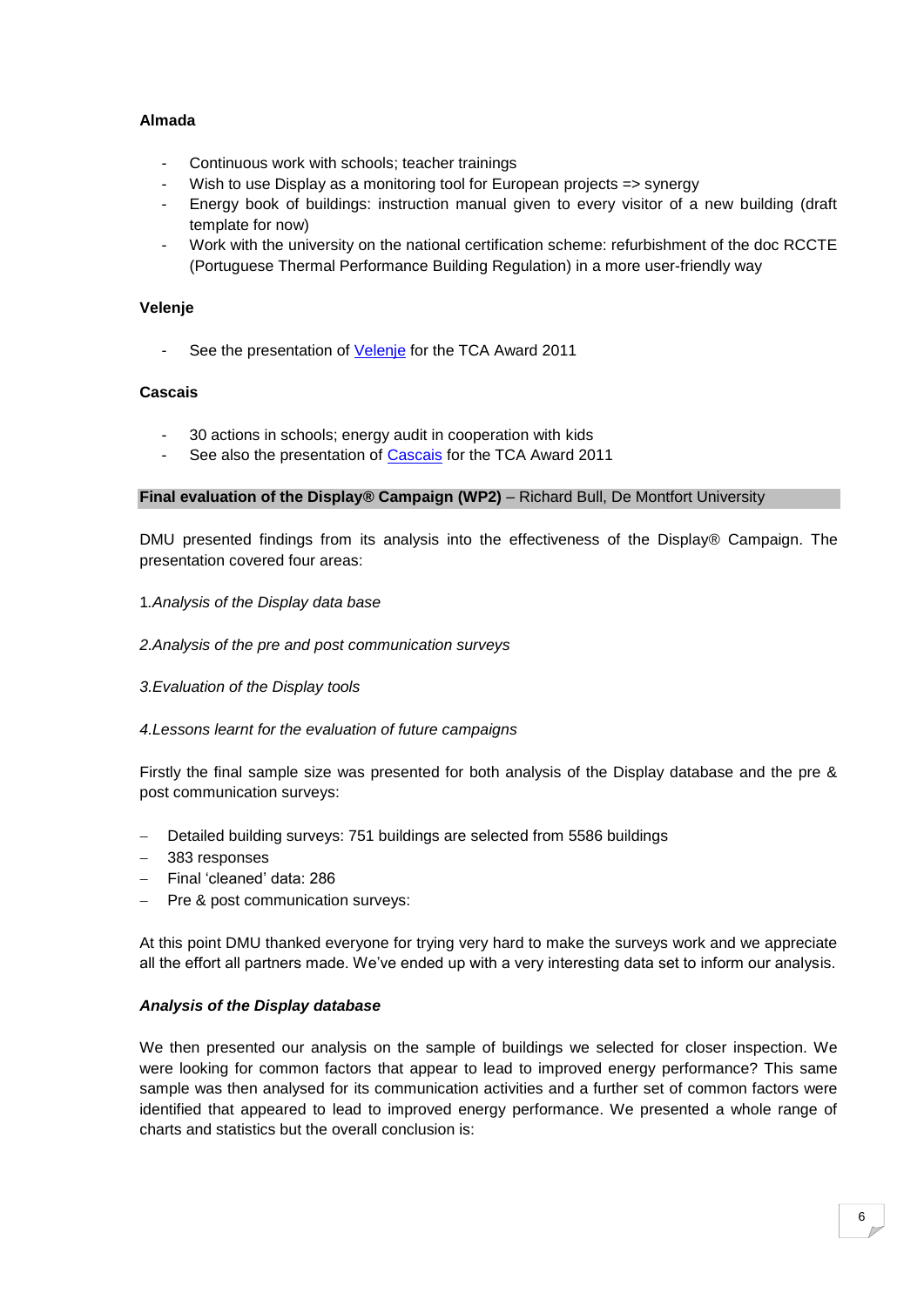- Display® has led to demonstrable increases in building performance and energy awareness. But . . .
- There is no one single measure or 'quick-fix' for moving buildings 'Towards Class A'.
- The importance *and* success of Display® is in recognizing that the poster is merely a beginning of the journey 'Towards Class A'.

#### *Pre & Post communication Survey analysis:*

We ended up with the following responses:

#### Pre-survey

| ×ч<br>חו |  |
|----------|--|
|----------|--|

| Municipality                     | Country   | No. of Respondents |
|----------------------------------|-----------|--------------------|
| <b>Healthy Cities Litomerice</b> | Czech     | 165                |
| Healthy Cities Koprivnice        | Czech     | 83                 |
| Kaunas                           | Lithuania | 22                 |
| Milton Keynes                    | England   | 18                 |
| Bristol                          | England   | 115                |
| Cork                             | Ireland   | 224                |
| Helsinki                         | Finland   | 35                 |
| Salerno                          | Italy     | 844                |
| Udine                            | Italy     | 484                |
| Total                            |           | 1990               |

| Municipality | Country      | No. of Respondents |  |  |  |
|--------------|--------------|--------------------|--|--|--|
| UK + Ireland | UK + Ireland | 20                 |  |  |  |
| Helsinki     | Finland      | 10                 |  |  |  |
| Salerno      | Italy        | 168                |  |  |  |
| Udine        | Italy        | 170                |  |  |  |
| Total        |              | 368                |  |  |  |

Key findings included the following:

# **IMPROVING ENERGY AWARENESS**



Having considered both the energy analysis and the communication surveys we identified a range of "common factors" for buildings to improve their performance. Buildings in Display® that improve . . .

- 1. Invest in multiple refurbishments especially lighting controls and boiler replacement and avoid using air conditioning;
- 2. Invest in new types of building controls especially heating controls;
- 3. Have a full time energy manager and voluntary environmental champion;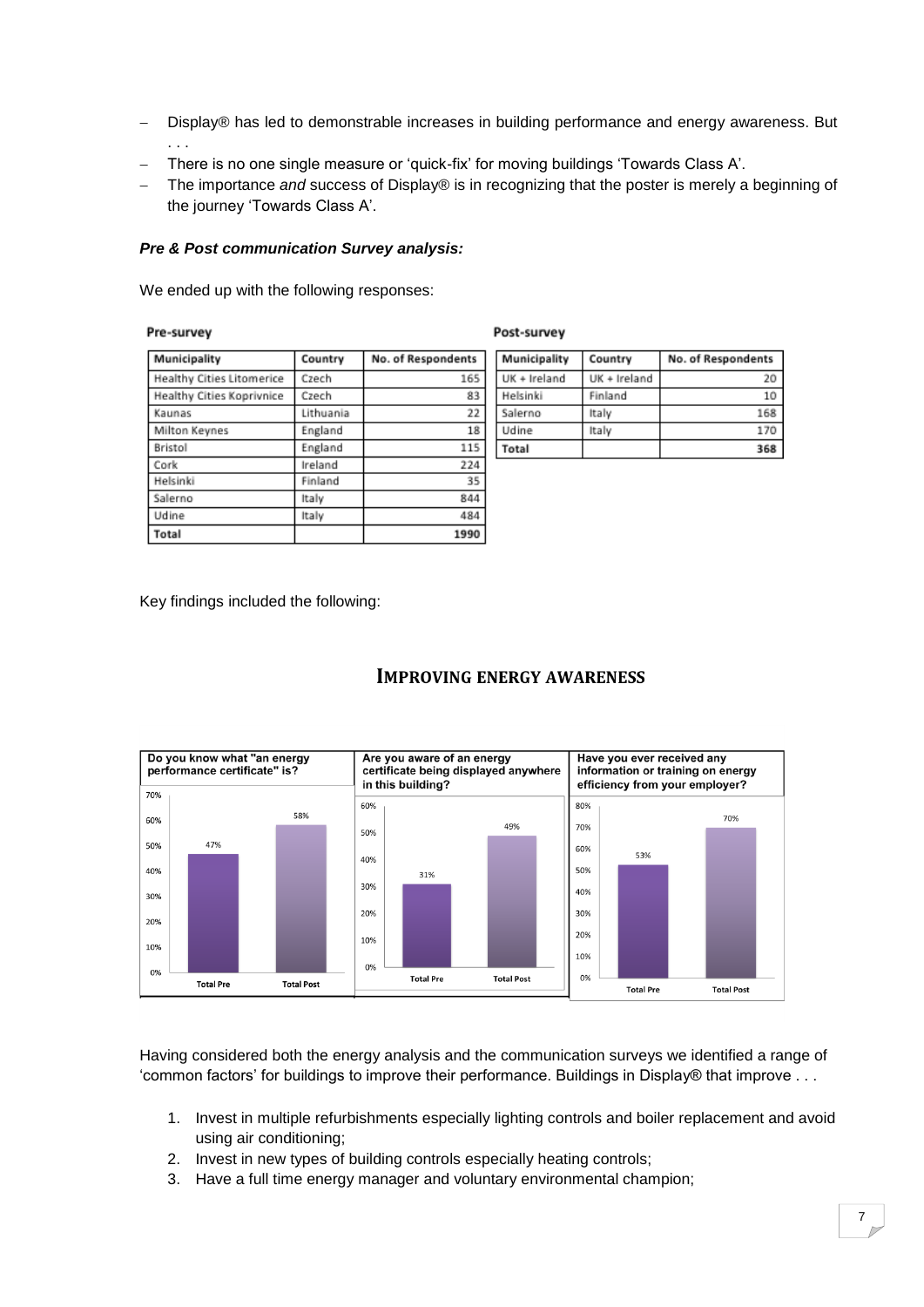- 4. Organized local media campaigns and used creative promotional materials;
- 5. Attended local and national networking events such as 'national users club event'

We then presented our set of recommendations for municipalities and policy makers:

- 1. Appreciate the benefits a "whole system" approach to energy management can have. Participation in Display® Campaign and producing posters is an important tool to be used by energy professionals to encourage behaviour change.
- 2. Clear guidance is required for what constitutes effective technical improvements not all interventions are equal.
- 3. Local, national and European engagement with stakeholders is vital.
- 4. A need for harmonization of national (and European) certification both in terms of calculation methodology and appearance. *.*

# *Display Tool Evaluation:*

We then presented a brief analysis of the display tools: The six tools we are primarily interested in are:

- The Calculation tool
- The Building Statistic Poster
- Shining Examples
- The Communication handbook
- The Display® website
- The Display® Campaign Videos

We found:

- The use of these tools is widespread, although not necessarily comprehensive.
- The majority access the website, though the majority do not visit weekly, and ideas such as those highlighted by the 'Class A' awards are implemented 'sometimes'. Three out of ten admitted to never using any of them.
- Alongside the survey we spoke to six of the partners by telephone and the majority agreed that simply producing and displaying a poster is not enough to constitute a 'communication campaign', hence the 'display tools'.
- They may not all be used all the time but clearly the partners involved in the project appreciate the wide array of options and resources available to them.

Finally, we were asked to comment on "lessons learnt for the evaluation of future campaigns". We observed the following:

- Challenges of European working and gaining access to usable data
- Specific problem of building analysis using information that is not 'research quality' (e.g incorrect data and no hours of use!)
- Challenge of measuring and attributing behaviour change to interventions.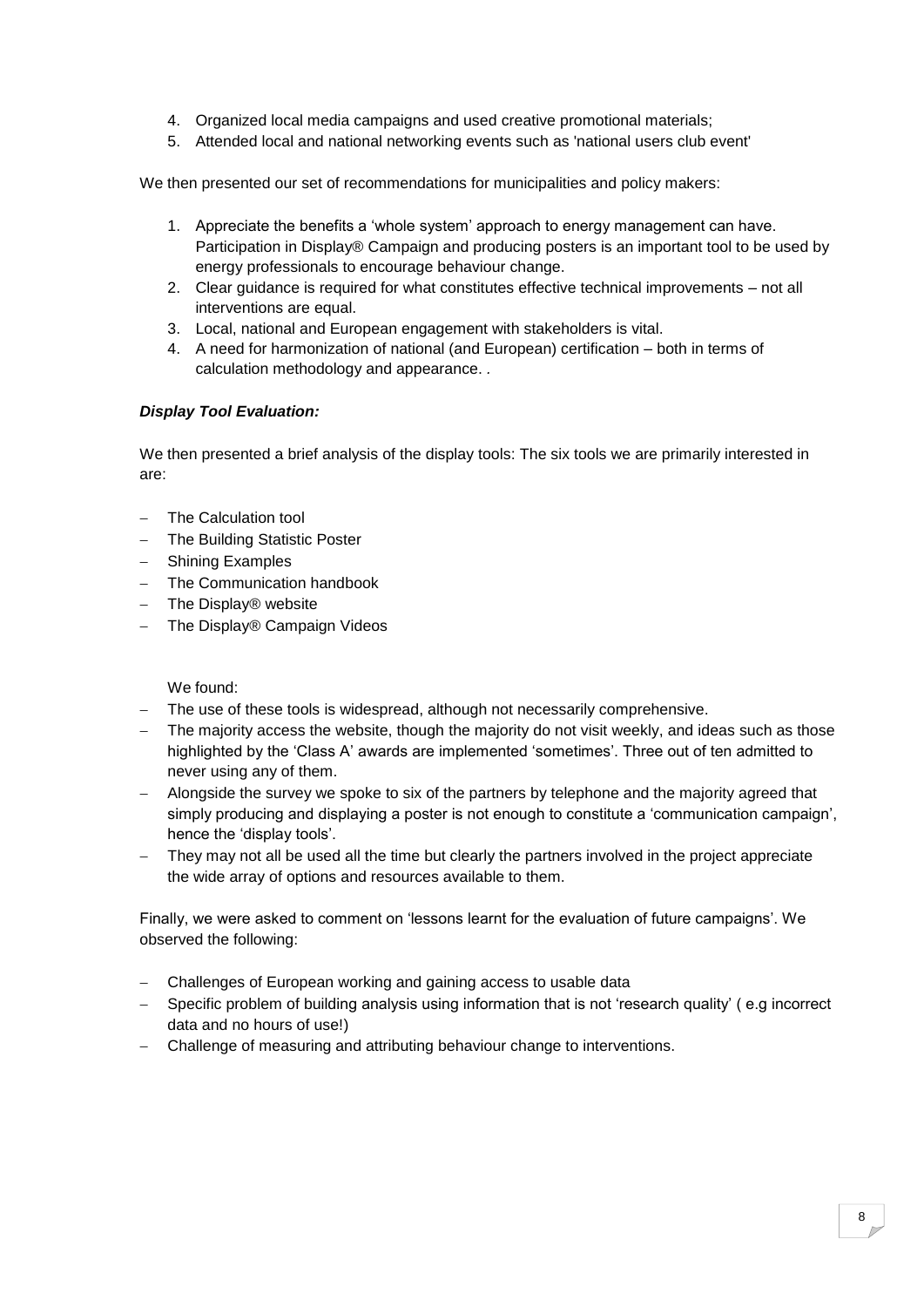#### **Final review of WP4 - Towards Class "A" Award - Laura Guérin, Energy Cities**

# **Award procedure of the 5th [TCA Award](http://www.display-campaign.org/about844)**

The call for application was open in January 2011 and promoted thanks to the translation of the press release in 8 languages and its dissemination by the project partners, as well as the Display website and newsletter.

12 applications have been received among them two cities (Galway and Isla) who are not participating in the Display® Campaign. The 6 finalists have been selected on the 30<sup>th</sup> of March by a jury composed by Energy Cities' staff:

- Galway (IE)
- Cork County (IE) finalist
- Vanves (FR) finalist
- Lille  $(FR)$  finalist
- SIEEEN (FR)
- Cascais (PT) finalist
- Oeiras (PT) finalist
- Helsinki (FI)
- Lviv (UA)
- Velenje (SL) finalist
- REGEA (HR)
- Isla (MT)

The Jury meeting took place in Brussels on the 12<sup>th</sup> of April.

The Award Cemerony was part of the CYBER Display Final event, during EUSEW on the 13<sup>th</sup> of April.

### **Composition of the Jury of the TCA Award 2011**

- Pekka Sauri, City of Helsinki, Finland
- Anna Jaskula, Deputy Director, The Polish Network "Energie Cités" (PNEC)
- Arnaud Pêtre, UCL (University of Louvain) / consultant
- Philippe Bovet, Independent journalist
- Vlatka Berlan Vlahek, City of Ivanic-Grad
- Pedro Guertler, Association of the Conservation of Energy / Head of research

#### **This year's prizes**

- 1. Giant energy certificate to be displayed in the public building of your choice.
- 2. Educational kit of 12 models on renewable energy for primary and secondary schools
- 3. 100 Aquaclic Display® design water saving devices

#### **TCA Award 2011 winners**

1<sup>st</sup> prize: Lille (FR)

2<sup>nd</sup> prize: Cork County (IE)

3<sup>rd</sup> prize: Velenje (SL)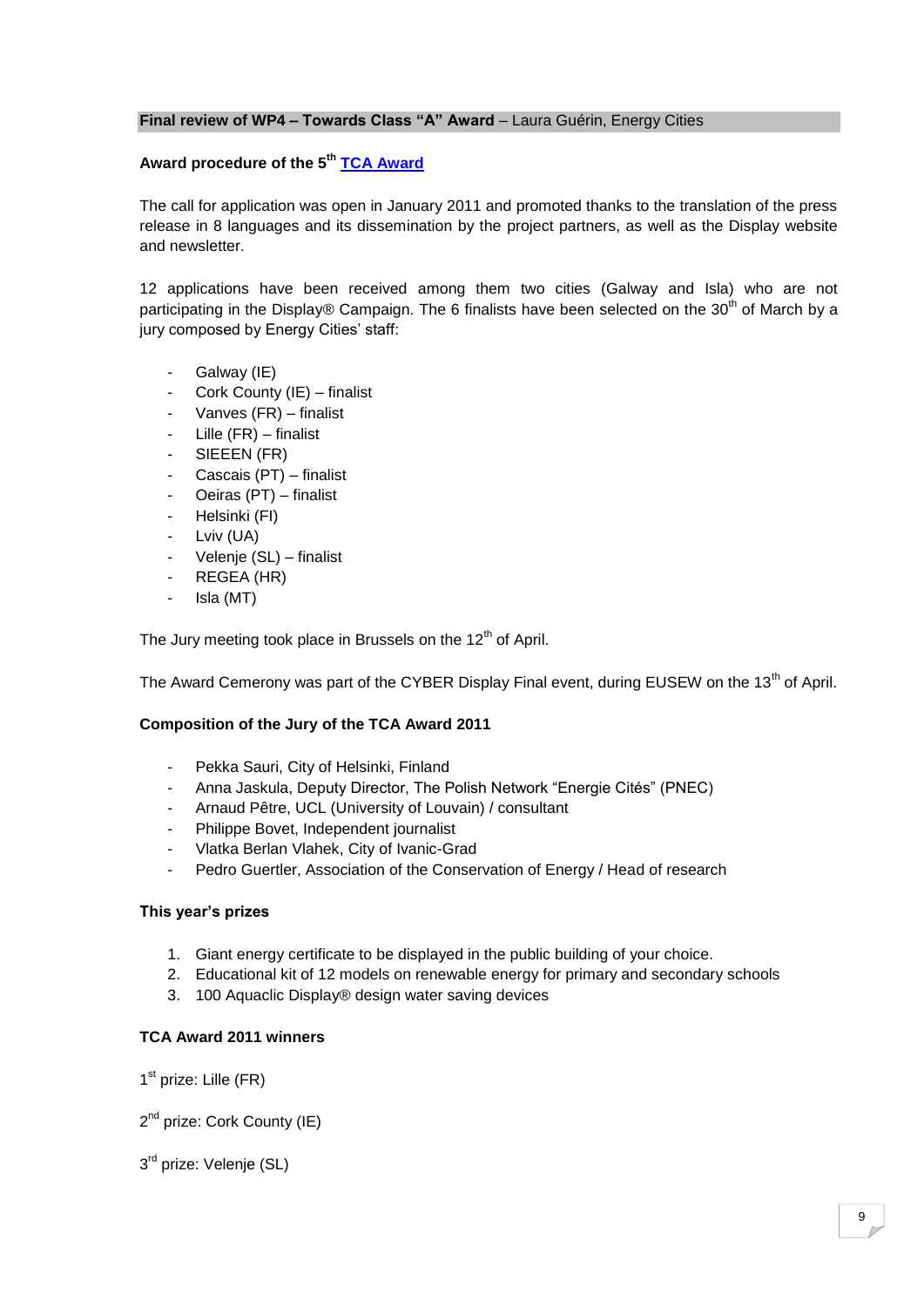#### **Final review of WP6 - Communication and dissemination** - Laura Guérin, Energy Cities

#### **Review, enrichment and regular update of the Display® website**

Update and enrichment of the TCA Award section: [21 videos](http://www.display-campaign.org/ab_844_1216) and [21 posters](http://www.display-campaign.org/ab_844_959) produced for the previous TCA Award winners; videos also available on the [YouTube Display® account.](http://www.youtube.com/user/displaycampaign?gl=US#p/u)

#### **Display News & blog**

- 25 monthly one-page e-news flash; 3 special e-news (TCA Award 2010, Temperature correction – Display moves, TCA 2011)
- Subscribers EN version: 935; subscribers FR version: 1166
- On average:
	- o 143 visits for EN news; 159 visits for FR news
	- o 400 visits per blog post

#### *All partners are encouraged to post articles on the blog!*

|                                                                      | CTBLK Display partiers imput   |         |                               |     |          |                             |          |                 |                           |                    |         |                                            |                      |
|----------------------------------------------------------------------|--------------------------------|---------|-------------------------------|-----|----------|-----------------------------|----------|-----------------|---------------------------|--------------------|---------|--------------------------------------------|----------------------|
| <b>Partner</b>                                                       | Registrated<br><b>BUILD UP</b> |         | List of events latest updated |     |          | Input to Display News flash |          |                 | <b>Input Display blog</b> |                    |         | <b>TCA Award</b><br>participation material | provision<br>of info |
|                                                                      |                                | month 9 | m18                           | m27 |          |                             |          |                 |                           |                    |         |                                            |                      |
| <b>DMU</b>                                                           |                                |         | m18                           |     | july 09  |                             |          |                 |                           |                    |         | not relevant                               | ves                  |
| Cork                                                                 |                                |         | m18                           |     | april 09 |                             |          | feb 11          |                           |                    |         | <b>2011</b> ves                            |                      |
| <b>Bristol</b>                                                       |                                |         | m18                           |     |          | dec 10                      | ianv-1   | 26/07/2010      | 03/09/2010                | 26/10/2010         | ianv-11 | $2010$ yes                                 |                      |
| Almada                                                               | ves                            |         | m18                           |     | dec 09   |                             |          |                 |                           |                    |         |                                            | ves                  |
| Healthy Cities ves                                                   |                                | month 9 | m18                           |     | Dec 08   | May 09                      | $oct-09$ |                 |                           |                    |         |                                            | ves                  |
| EuroAce                                                              |                                | month 9 | m18                           |     | dec.08   |                             |          |                 |                           |                    |         | not relevant                               |                      |
| <b>Helsinki</b>                                                      | ves                            | month 9 | $\mathsf{Im}18$               |     | Dec 08   | April 09                    | june 10  | feb 11          |                           |                    |         | $2009$ yes                                 |                      |
| Udine                                                                | ves                            |         | m18                           |     | iune 06  | sept-10                     |          | 1 article in 09 |                           | 4 articles in 2010 |         | $2010$ yes                                 |                      |
| Cascais                                                              |                                |         | m18                           |     | nov-08   | April 09                    |          |                 |                           |                    |         |                                            | ves                  |
| <b>KREA</b>                                                          |                                |         | m <sub>18</sub>               |     | april 09 |                             |          | ianv-11 Dec 10  | April 11                  |                    |         | $2010$ yes                                 |                      |
| <b>KSSENA</b>                                                        | yes                            | month 9 | m <sub>18</sub>               |     | ianu 10  |                             | March 11 | 29/01/2010      | 03/09/2010                |                    |         |                                            | <b>ves</b>           |
| <b>MK Council</b>                                                    |                                | month 9 | m18                           |     | $oct-09$ | iune 10                     |          |                 |                           |                    |         |                                            | yes                  |
| Salerno                                                              |                                |         | m18                           |     |          | oct-09 janu 10              |          | 05/02/2010      |                           |                    |         | $2010$ yes                                 |                      |
| Lille                                                                |                                |         | m18                           |     | sept-09  |                             |          |                 |                           |                    |         | $2010$ yes                                 |                      |
| <b>ALME</b>                                                          | ves                            | month 9 | m <sub>18</sub>               |     | Feb 09   | $nov-10$                    |          | $nov-10$        |                           |                    |         | $2010$ yes                                 |                      |
| in red: partner contribution requested before the end of the project |                                |         |                               |     |          |                             |          |                 |                           |                    |         |                                            |                      |

#### CYRER Display partners input

#### **Media relations**

- Display® [Campaign: Ahead of the times](http://www.display-campaign.org/IMG/pdf/EC_INFO_supplement_37_FINAL_EN.pdf) winter 2009/2010 supplement to Energy Cities Info n°37 – EN and FR versions
- [Article on the Parliament magazine](http://www.display-campaign.org/IMG/pdf/2011-04-04_Leading__by__example_by_Ian_Turner_and_Peter_Schilken_Parliament_Magazine_Issue325_en.pdf) issue 325 4 April 2011: "Leading by example"

**Promotion of creative communication campaigns:** [Be inspired by existing communication](http://www.display-campaign.org/campaign866)  **[materials](http://www.display-campaign.org/campaign866)** 

*All partners are encouraged to send digital copies of their communication materials to Energy Cities – this document is an important source of inspiration for Displayers.*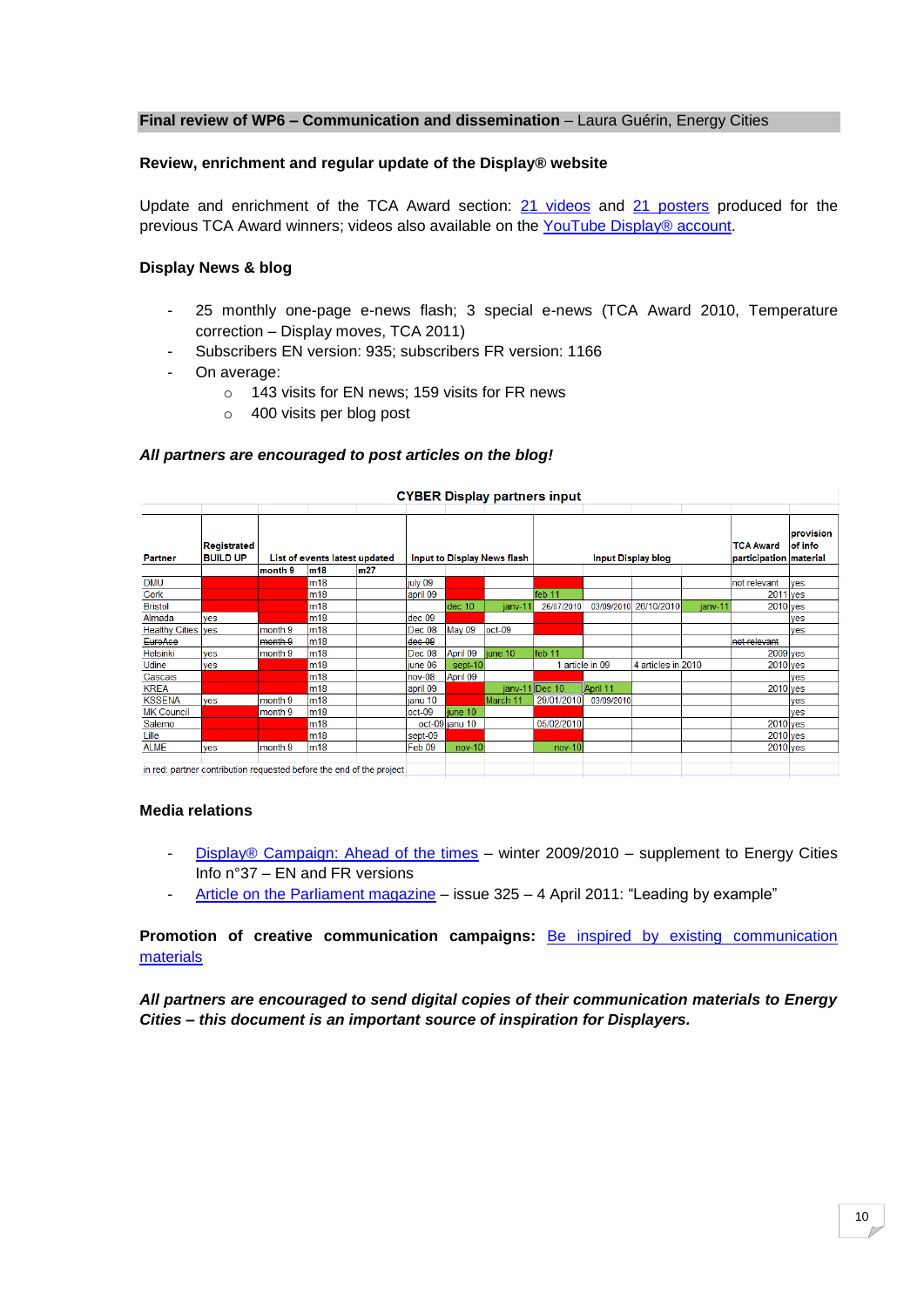### **Topics:**

- Briefing Note EACI and CA
- Lobbying Display in the future as "harmonised label" for non-residential buildings
- Actions planned by CYBER partners

### **Briefing Note EACI and CA and lobbying Display in the future as "harmonised label"**

A first draft of the briefing note was finalised by end of March with good input from CYBER partners. We also got several comments from the partners on the draft so that we were able to distribute on 13 April a reviewed version to the panel members who debated during our CYBER Display event on the future European common certification scheme for non residential buildings. Since the SCM we have changed the title of the document, it's now:

### *Towards a voluntary common EU certification scheme for non-residential buildings*

# *A decade of experience within the Display® Campaign*

The Paper can be downloaded from the Display website at: [http://www.display](http://www.display-campaign.org/ab_931_1346)[campaign.org/ab\\_931\\_1346](http://www.display-campaign.org/ab_931_1346) An article on the document has been edited in the latest Display e-news letter (no°36 – April 2011) and will be added to the blog as well. CYBER Display partners are invited to disseminated the document widely to the target group in their respective countries. Energy Cities will disseminated it towards the Concerted Action, relevant MEPs and European organisations.

### **General outlook of the Display® campaign**

7 options have been presented for the future of the Display® Campaign (see PPT). Each partner was invited to give her/his point of view on these as well as describing how the campaign will continue locally.

- Milton Keynes:
	- o Options G and E
	- $\circ$  If the national energy certificate becomes mandatory for buildings of more than 250 m<sup>2</sup> (now: 500 m<sup>2</sup>), there will be fewer opportunities to realise Display posters. Indeed, Display posters are only realised for buildings not concerned by the mandatory energy label in Milton Keynes.
- Salerno:
	- o will keep monitoring schools and sport centres
	- o expressed the need of guidelines for energy managers, especially for new managers of the campaign
	- o option G
- Kaunas: use the knowledge of Display to attract cities; is able to communicate in Russian
- Almada: trend to link Display to other initiatives as a monitoring tool (link it to the Covenant of Mayors?)
- Velenie:
	- o Other Slovenian municipalities are interested to use Display.
	- o Will keep in touch with schools and kindergartens.
- Lille
	- $\circ$  It is now difficult to improve the local campaign after all that has been done.
	- o Will keep exchanging experiences